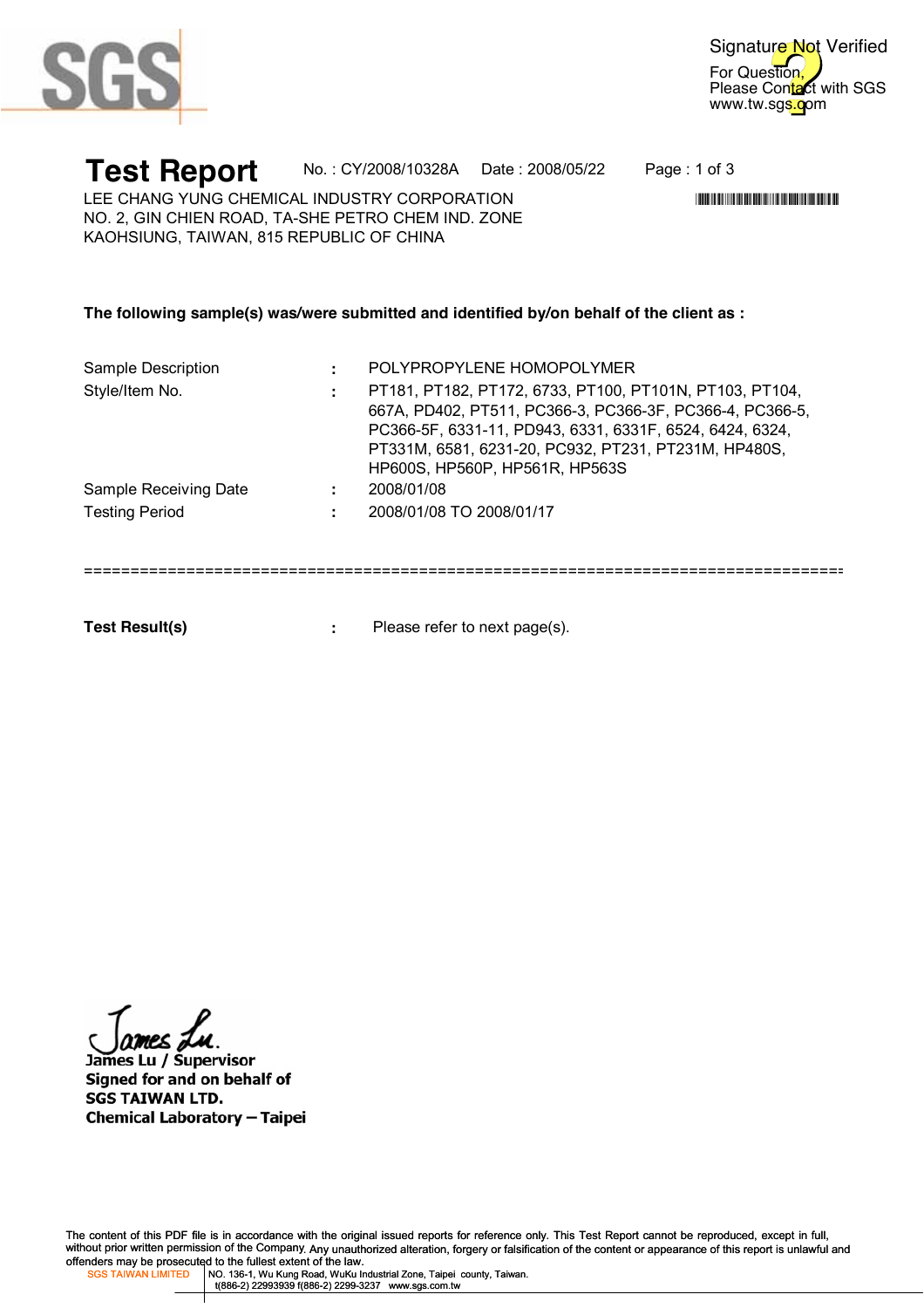

# **Test Report** No.: CY/2008/10328A Date: 2008/05/22 Page: 2 of 3<br>LEE CHANG YUNG CHEMICAL INDUSTRY CORPORATION

LEE CHANG YUNG CHEMICAL INDUSTRY CORPORATION NO. 2, GIN CHIEN ROAD, TA-SHE PETRO CHEM IND. ZONE KAOHSIUNG, TAIWAN, 815 REPUBLIC OF CHINA

### **Test Result(s)**

#### PART NAME NO.1 **:** WHITE PLASTIC SHEEET

PASS

| Test Item (s):                                                    | Unit | <b>Method</b>                                                                                           | <b>MDL</b> | <b>Result</b><br><b>No.1</b> | Limit |
|-------------------------------------------------------------------|------|---------------------------------------------------------------------------------------------------------|------------|------------------------------|-------|
| Specifications of<br>polypropylene(PP)                            |      | Determining whether<br>polypropylene(PP) conform to<br>US Food and Drug<br>Administration requirements. |            |                              |       |
| Maximum extractable fraction<br>$(n$ -hexane, reflux, 2 hours)    | $\%$ | As per CFR Title 21, Pt<br>177.1520.                                                                    |            | 1.70                         | 6.4   |
| Maximum extractable fraction<br>(xylene, $25^{\circ}$ C, 2 hours) | $\%$ | As per CFR Title 21, Pt<br>177.1520.                                                                    |            | 6.88                         | 9.8   |

- Note:  $1.$  mg/kg = ppm
	- 2. n.d. = Not Detected
	- 3. MDL = Method Detection Limit
	- 4. "---" = Not Conducted
	- 5. " " = Not Regulated

The content of this PDF file is in accordance with the original issued reports for reference only. This Test Report cannot be reproduced, except in full, without prior written permission of the Company. Any unauthorized alteration, forgery or falsification of the content or appearance of this report is unlawful and offenders may be prosecuted to the fullest extent of the law.<br>SGS TAIWAN LIMITED | NO. 136-1, Wu Kung Road, WuKu Industrial Zone, Taipei county, Taiwan.